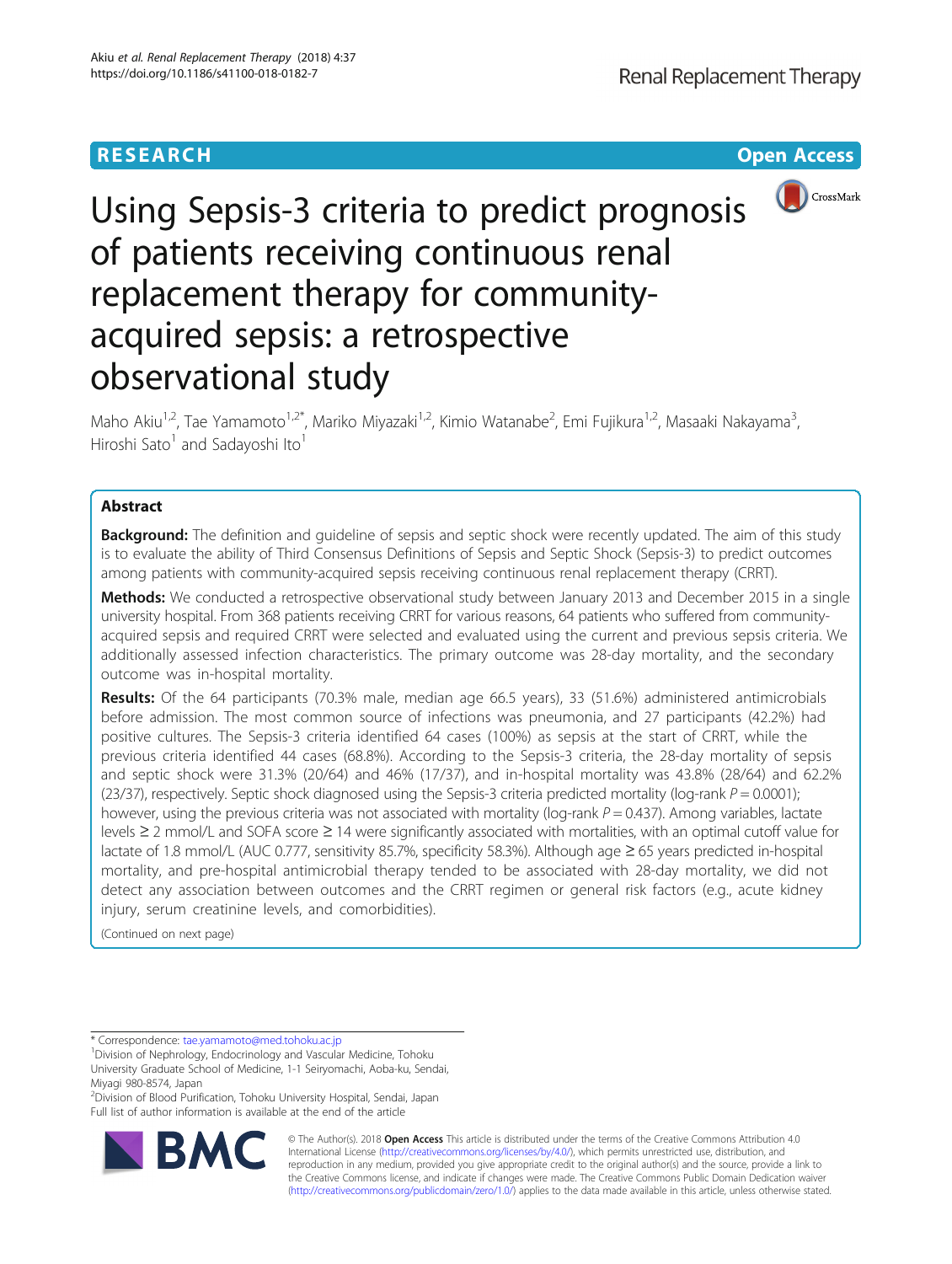# (Continued from previous page)

**Conclusions:** Our data suggests that the Sepsis-3 criteria predicted survival more accurately than the previous criteria among patients with community-acquired sepsis receiving CRRT. This is based on lactate levels and SOFA scores being strongly associated with mortality.

Keywords: Mortality, Septic shock, Lactate, SOFA

# Background

Sepsis and septic shock are the most common contributing factors to acute kidney injury (AKI) in critically ill patients and account for approximately 50% of AKI cases in intensive care units (ICU) [[1\]](#page-9-0). Septic AKI has a higher mortality rate than non-septic AKI [\[2](#page-9-0)–[5\]](#page-9-0). Continuous renal replacement therapy (CRRT) is used to address sepsis-related renal failure and improve outcomes by stabilizing circulation and removing inflammatory mediators [\[6](#page-9-0)]. It has been reported that early diagnosis and treatment using appropriate antimicrobials can reduce mortality from sepsis [\[7](#page-9-0)–[9\]](#page-9-0). Although early initiation of renal replacement therapy may contribute to reduced mortality [[10](#page-9-0)–[12](#page-9-0)], there is limited evidence about the usefulness of CRRT in sepsis [[13](#page-9-0)–[15\]](#page-9-0). Recent reports have clarified clinical features associated with mortality in patients with sepsis-related AKI receiving CRRT [\[16](#page-9-0)]. However, most of these studies included patients with nosocomial sepsis, such as postoperative cases, and there are few reports about clinical features and prognosis of patients who required CRRT for community-acquired sepsis.

Definitions of sepsis and septic shock have evolved since the early 1990s. Sepsis-1 [\[17](#page-9-0)] and Sepsis-2 [\[18](#page-9-0)] defined sepsis as a systemic inflammatory response caused by infection, and the systemic inflammatory response syndrome (SIRS) criteria were used to identify cases of sepsis. However, in 2016, the Third Consensus Definitions of Sepsis and Septic Shock (Sepsis-3) provided a more precise approach to diagnosing sepsis [[19](#page-9-0)]. Sepsis-3 defines sepsis as a life-threatening organ dysfunction caused by a dysregulated host response to infection and recommends using the Sequential Organ Failure Assessment (SOFA) score to monitor patients in the ICU for organ dysfunction and sepsis. A simpler quick SOFA (qSOFA) score has also been developed for use in non-ICU patients with infection, and lactate levels have become indispensable for diagnosing septic shock.

Some studies have compared the utility of the Sepsis-3 criteria to that of the previous definitions [\[20\]](#page-9-0). However, few studies have investigated whether Sepsis-3 is useful for evaluating patients who require CRRT. Therefore, the present study examined the characteristics of patients who required CRRT for community-acquired sepsis and assessed the ability of Sepsis-1 and Sepsis-3 to predict clinical outcomes.

# **Methods**

# Study design

This study was a retrospective observational study conducted at the Tohoku University Hospital, a university hospital in Miyagi Prefecture, Japan. The study was approved by the Ethics Committee of the Tohoku University Graduate School of Medicine (2016-1-008).

## Participant selection

Patients attending the ICU or emergency department (ED) between January 2013 and December 2015 who had primary infections and performed CRRT were screened for inclusion in this study. During the study period, 368 patients performed CRRT for various reasons. As shown in Fig. [1](#page-2-0), the exclusion criteria were cardiopulmonary arrest on admission, burns, traffic injuries, drug poisoning, heat stroke, organ transplantation surgery (including bone marrow transplantation), age of < 18 years, pregnancy, chronic maintenance dialysis, previous renal transplantation, and insufficient data at admission. We also excluded 86 patients who performed CRRT for non-infectious diseases and a further 111 who had secondary infections, such as nosocomial infections that developed after a scheduled surgery or examination, and the underlying disease for hospitalization. We ultimately identified 64 patients with primary infectious diseases who started CRRT within 72 h of hospitalization, who became our study participants (Fig. [1](#page-2-0)).

# Data collection

We used medical records for the 64 participants to collect the following information: age, sex, body mass index, underlying medical conditions, date and cause of admission, time and reason for CRRT administration, CRRT type, clinical and physiological data at the time of hospitalization and the start of CRRT, origin of infection, laboratory data at the start of CRRT (including lactate levels), Acute Physiology and Chronic Health Evaluation (APACHE) II score [[21](#page-9-0)], and SOFA score [\[22](#page-9-0)].

# Sepsis definitions

We used Sepsis-3 and Sepsis-1 criteria to diagnose sepsis and septic shock and compared the results. Sepsis-1 was used as the reference because previous studies had reported that Sepsis-1 and Sepsis-2 had similar diagnostic performances, but Sepsis-1 was simpler and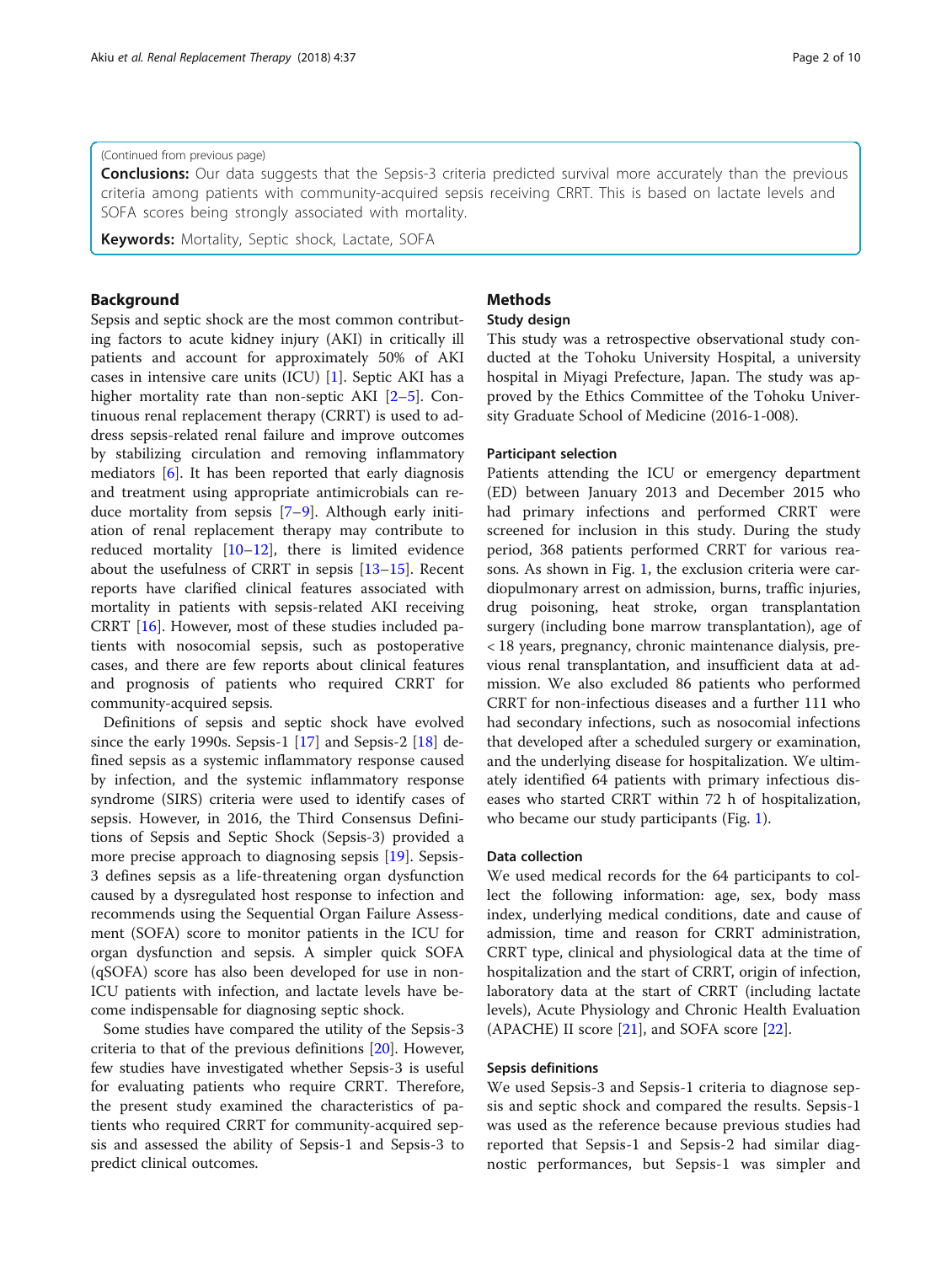<span id="page-2-0"></span>

more frequently used [[23\]](#page-9-0). Sepsis was evaluated at admission and the start of CRRT. Using Sepsis-3 criteria, sepsis was diagnosed at admission in participant with a qSOFA score  $\geq 2$ , and at the start of CRRT in participants, a SOFA score  $\geq$  2. Using Sepsis-1 criteria, sepsis was diagnosed in participants with any SIRS score  $\geq 2$ .

Septic shock was only evaluated at the start of CRRT, that is when reliable lactic acid levels were available. Using Sepsis-3 criteria, septic shock was diagnosed when vasopressor treatment was required to maintain a mean arterial pressure  $\geq 65$  mmHg in the absence of hypovolemia and lactate levels were > 2 mmol/L. Using Sepsis-1 criteria, septic shock was diagnosed based on perfusion abnormalities and hypotension (a systolic blood pressure < 90 mmHg, a reduction in systolic blood pressure ≥ 40 mmHg from baseline, or receiving vasopressor agents), despite adequate fluid resuscitation.

# Other definitions

The severity of AKI was evaluated using serum creatinine levels, based on the Kidney Disease Improving Global Outcomes (KDIGO) classification [\[24\]](#page-9-0). Urine output

and CRRT were not considered in this assessment. Baseline serum creatinine levels were defined as the level at the time of hospitalization, the most recent data from before admission, or the estimated serum creatinine level (based on the KDIGO guidelines) for patients with no information regarding prior kidney function.

The time of CRRT initiation was ascertained based on clinical status of each patient that included factors such as severe shock, increase in serum creatinine level, and decreased urine output. The attending physician determined the time of initiation and CRRT regimen.

All patients underwent central venous catheterization, and the dialysis membrane was changed every 24 h, or earlier if clotting occurred.

Cultures collected within 48 h of admission or performed before hospitalization were used to identify causative pathogens. Patients were classified as having positive cultures if the same bacteria were detected in two cultures of blood or other specimens (e.g., sputum, urine, abdominal ascites, or pus). Any antimicrobial administered before admission was classed as pre-hospital antimicrobial therapy.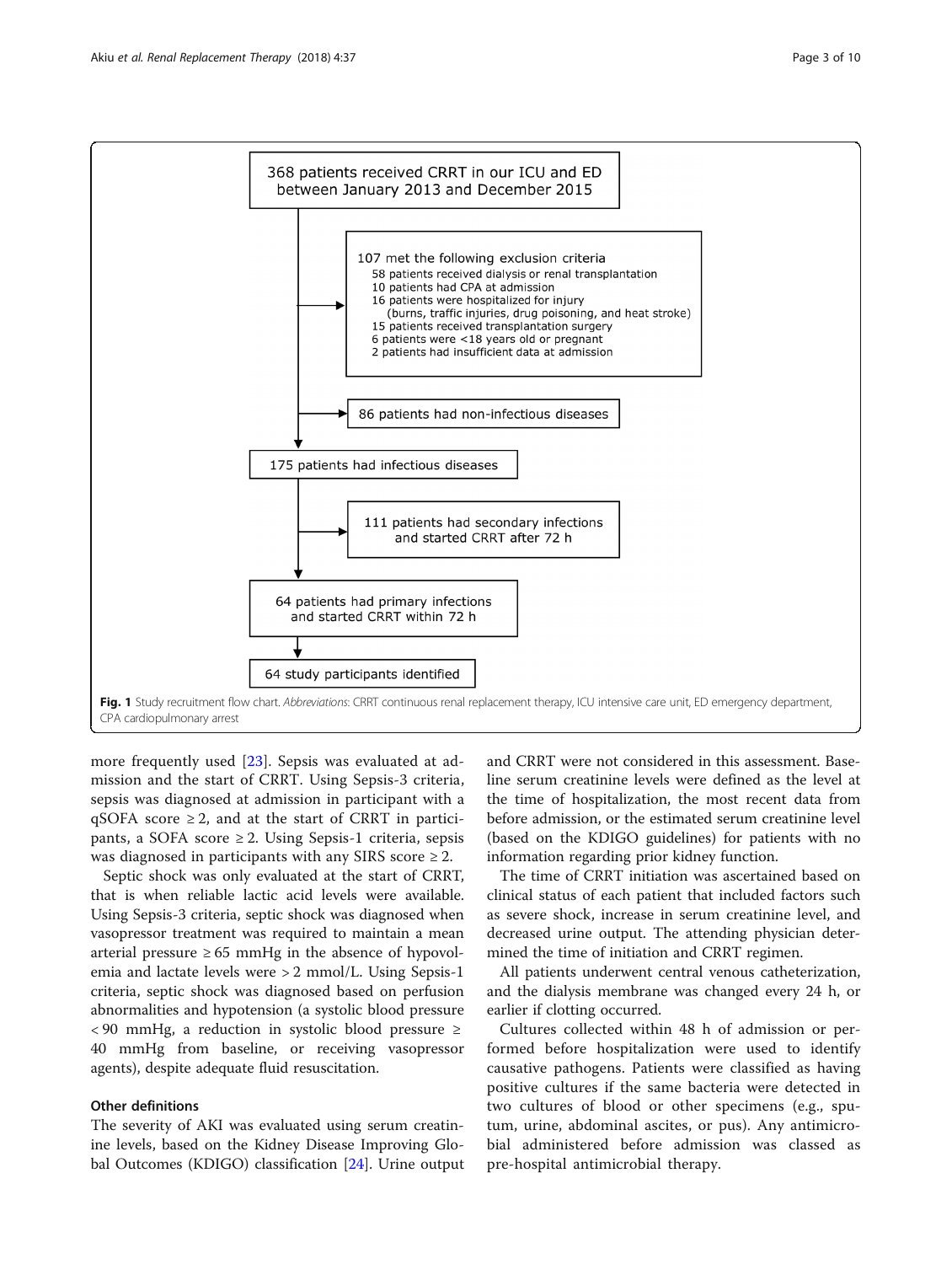# <span id="page-3-0"></span>Outcome

The primary outcome was 28-day mortality, and the secondary outcome was in-hospital mortality.

## Statistical analysis

Data were reported as median (interquartile range) or number (%). Statistical significance was set at  $P < 0.05$ . Correlations were calculated using the non-parametric Spearman rank test. Fisher's exact test was used to assess the association of categorical variables with mortality. Univariate and multivariate logistic regression models were used to evaluate the relative risks of mortality, with results presented as odds ratios (OR) and 95% confidence intervals. The factors identified as clinically related to the outcome on univariate analysis (based on P value  $\leq$  0.20) were included in the multivariate analysis. Receiver operating characteristic (ROC) curve analyses were performed to identify cutoff values, areas under the curve (AUC), sensitivities, and specificities. Survival was analyzed using Kaplan-Meier survival curves and the log-rank test. All analyses were performed using JMP Pro software version 12.2.0 (SAS Institute Inc.).

# Results

# Participant characteristics

The characteristics and laboratory data of the 64 participants (70.3% male, median age 66.5 years) are shown in Table 1. The median APACHE II score was 31, the median SOFA score was 11, the median lactate level was 2.25 mmol/L, and 51.6% of participants had received pre-hospital antimicrobial therapy.

The sources of infection and the culture results are shown in Table [2](#page-4-0). The most common source of infection was pneumonia, followed by pancreatitis. Among the 27 participants (42.2%) with positive cultures, the most common causal agents were Gram-positive bacteria, then Gram-negative bacteria. Most Gram-positive sepsis originated as a soft tissue infection or infective endocarditis, and most Gram-negative sepsis originated as a urinary tract infection. More than half of the participants received pre-hospital antimicrobial therapy, and no antimicrobial-resistant bacteria were detected within 48 h of admission.

Regarding the initial antimicrobial agents, Carbapenem was most commonly used in 40 cases (62.5%), as the empiric antimicrobial therapy. About the number of initial antimicrobial agents, only one drug was used in 35 cases (54.7%), and two drugs were used in 21 cases (32.8%), respectively. In 8 cases (12.5%), more than three drugs were used for initial treatment.

The details of the CRRT regimes are summarized in Table [3](#page-4-0). Filters having high-adsorption capability, such as polymethylmethacrylate (PMMA) and AN69ST, were

# Table 1 Participant characteristics

| Characteristic                                  | All participants ( $n = 64$ ) |  |
|-------------------------------------------------|-------------------------------|--|
| Age, years                                      | 66.5 (51-74.8)                |  |
| Sex                                             |                               |  |
| Male                                            | 45 (70.3%)                    |  |
| Female                                          | 19 (29.7%)                    |  |
| Comorbidities                                   |                               |  |
| Hypertension                                    | 36 (56.3%)                    |  |
| <b>Diabetes</b>                                 | 14 (21.9%)                    |  |
| Congestive heart failure                        | 11 (17.2%)                    |  |
| Liver disease                                   | 15 (23.4%)                    |  |
| Smoking                                         | 33 (51.6%)                    |  |
| Alcoholism                                      | 8 (12.5%)                     |  |
| qSOFA                                           | $1(1-2)$                      |  |
| <b>SOFA</b>                                     | $11(8-13.8)$                  |  |
| <b>APACHE II</b>                                | $31(24.3-36)$                 |  |
| Time from hospitalization to start of CRRT, min | 508 (243-1395)                |  |
| Surgery before the start of CRRT*               | 18 (28.1%)                    |  |
| Antimicrobial therapy before hospitalization    | 33 (51.6%)                    |  |
| Positive blood cultures                         | 20 (31.3%)                    |  |
| Positive cultures <sup>+</sup>                  | 27 (42.2%)                    |  |
| Test results at the start of CRRT               |                               |  |
| Creatinine, mg/dL                               | 2.78 (1.95-4.09)              |  |
| C-reactive protein, mg/dL                       | 14.3 (8.5-26.1)               |  |
| pH                                              | 7.35 (7.29-7.40)              |  |
| Lactate, mmol/L                                 | 2.25 (1.22-4.01)              |  |
| AKI at the start of CRRT                        | 47 (73.4%)                    |  |
| KDIGO stage 1                                   | 23 (35.9%)                    |  |
| KDIGO stage 2                                   | 8 (12.5%)                     |  |
| KDIGO stage 3                                   | 16 (25.0%)                    |  |
| Catecholamine index                             | $12(2.9 - 26.8)$              |  |
| PMX-DHP combination                             | 20 (31.3%)                    |  |

Values are expressed as numbers (proportion) or median (interquartile range) Abbreviations: SOFA Sequential Organ Failure Assessment, APACHE Acute Physiology and Chronic Health Evaluation, CRRT continuous renal replacement therapy, AKI acute kidney injury, KDIGO Kidney Disease Improving Global Outcomes, PMX-DHP polymyxin B-immobilized fiber column direct hemoperfusion

\*Emergency surgery to remove the source of infection as an

unplanned operation

† Positive cultures included blood cultures, cultures using other specimens, and pre-hospital findings

frequently used in 33 cases (51.6%) and 11 cases (17.2%), respectively.

# Diagnosing sepsis using Sepsis-1 and Sepsis-3 criteria, and those outcomes

Figure [2](#page-5-0) shows the diagnosis of sepsis using Sepsis-3 and Sepsis-1 criteria. The Sepsis-3 criteria identified 27 cases (42.2%) at admission and 64 cases (100%) at the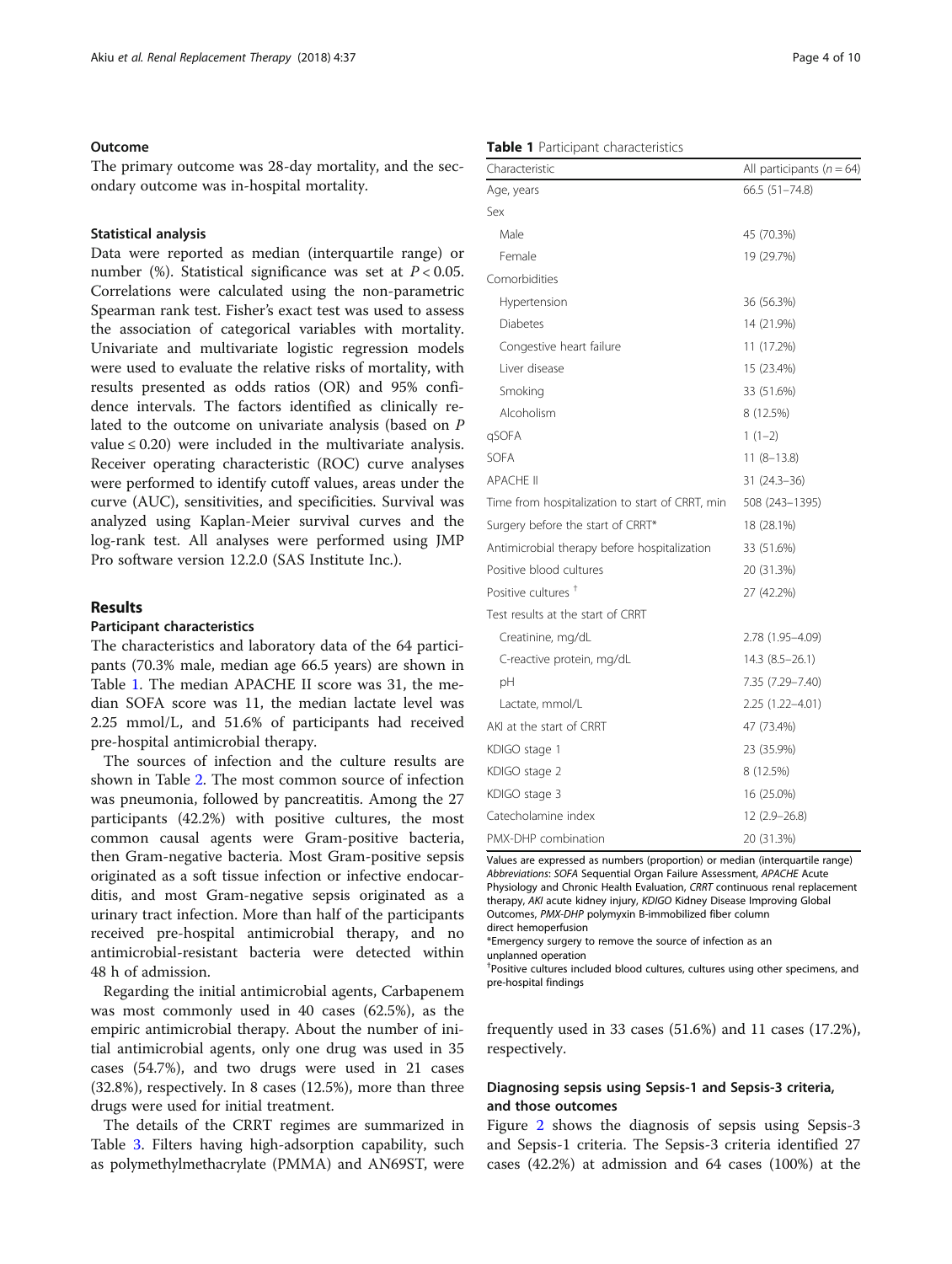<span id="page-4-0"></span>Table 2 Sources of infection and culture results

| Source of infection                           | All participants $n = 64$ ) |  |
|-----------------------------------------------|-----------------------------|--|
| Pneumonia                                     | 13 (20.3%)                  |  |
| Pancreatitis                                  | $9(14.1\%)$                 |  |
| Hepatic and biliary tract infection           | 8 (12.5%)                   |  |
| Urinary tract infection                       | 7 (10.9%)                   |  |
| Soft tissue infection                         | 7 (10.9%)                   |  |
| Gastrointestinal perforation                  | 6(9.4%)                     |  |
| Infective endocarditis                        | $6(9.4\%)$                  |  |
| Other                                         | 8 (12.5%)                   |  |
| Culture results                               |                             |  |
| Negative results                              | 37 (57.8%)                  |  |
| Positive results                              | 27 (42.2%)                  |  |
| Gram-positive organisms                       | 13 (20.3%)                  |  |
| Methicillin-susceptible Staphylococcus aureus | 5 (7.8%)                    |  |
| Enterococcus faecalis                         | $1(1.6\%)$                  |  |
| <b>Bacillus subtilis</b>                      | $1(1.6\%)$                  |  |
| Streptococcus constellatus                    | $2(3.1\%)$                  |  |
| Streptococcus pyogenes                        | $1(1.6\%)$                  |  |
| Streptococcus equisimilis                     | $1(1.6\%)$                  |  |
| Streptococcus gallolyticus                    | $1(1.6\%)$                  |  |
| Staphylococcus epidermidis                    | $1(1.6\%)$                  |  |
| Gram-negative organisms                       | 12 (18.8%)                  |  |
| Escherichia coli                              | 5 (7.8%)                    |  |
| Klebsiella pneumoniae                         | 5 (7.8%)                    |  |
| Klebsiella oxytoca                            | 3(4.7%)                     |  |
| Klebsiella planticola                         | $1(1.6\%)$                  |  |
| Anaerobic organisms                           | $1(1.6\%)$                  |  |
| Clostridium perfringens                       | $1(1.6\%)$                  |  |
| Fungi                                         | $1(1.6\%)$                  |  |
| Candida glabrata                              | $1(1.6\%)$                  |  |
|                                               |                             |  |

Values are expressed as number (proportion)

start of CRRT (Fig. [2a](#page-5-0)). On the other hand, the Sepsis-1 criteria identified 53 cases (82.8%) at admission, but only 44 cases (68.8%) at the start of CRRT (Fig. [2b](#page-5-0)).

Among 64 participants, 20 (31.3%) died within 28 days, and 28 (43.8%) died in hospital. As shown in Table [4](#page-5-0), the participants diagnosed with septic shock using the Sepsis-3 criteria had higher mortality rates than the participants without septic shock, both 28-day (46.0 vs 11.1%,  $P = 0.003$ ) and in-hospital mortality  $(62.2 \text{ vs } 18.5\%, P = 0.0005)$ , respectively. On the other hand, Sepsis-1 criteria could not detect any significance for both 28-day mortality (42.9 vs 25.6%,  $P = 0.16$ ) and in-hospital mortality (52.4 vs 39.5%,  $P = 0.33$ ). Sepsis-3 criteria were superior to Sepsis-1 in predicting survival.

The Kaplan-Meier survival curves are shown in Fig. [3](#page-6-0). Participants diagnosed with septic shock using the Sepsis-

Table 3 Continuous renal replacement therapy regimens and treatment times

| Regimen                | All participants ( $n = 64$ ) |
|------------------------|-------------------------------|
| Filter                 |                               |
| <b>PMMA</b>            | 33 (51.6%)                    |
| AN69ST                 | 11 (17.2%)                    |
| PS                     | 10 (15.6%)                    |
| <b>CTA</b>             | 5(7.8%)                       |
| PFS                    | 5(7.8%)                       |
| CRRT dose, mL/kg/h     | 17.0 (13.6-19.0)              |
| Duration of CRRT, days | $4.5(2-18)$                   |
| Hospital stay, days    | $40(7.3-59)$                  |

Values are expressed as number (proportion) or median (interquartile range) Abbreviations: CRRT continuous renal replacement therapy, PMMA polymethylmethacrylate, PS polysulfone, CTA cellulose triacetate, PES polyethersulfone

3 criteria had a significantly higher mortality rate than participants without septic shock (log-rank  $P = 0.0001$ ) (Fig. [3a\)](#page-6-0), while no significant difference was observed using the Sepsis-1 criteria (Fig. [3b\)](#page-6-0).

#### Risk factors

The univariate analyses revealed that both 28-day and in-hospital mortality were significantly associated with lactate levels  $\geq 2$  mmol/L, SOFA scores  $\geq 14$ , and septic shock diagnosed using the Sepsis-3 criteria. Age > 65 years was only associated with in-hospital mortality (Tables [5](#page-7-0) and [6\)](#page-8-0). The multivariate analyses revealed that 28-day mortality was independently associated with lactate levels  $\geq 2$  mmol/L, and pre-hospital antimicrobial therapy tended toward significance (Table [5\)](#page-7-0), while in-hospital mortality was independently associated with age > 65 years and lactate levels  $\geq 2$  mmol/L (Table [6\)](#page-8-0).

As a continuous variable, lactate levels were strongly associated with in-hospital mortality. ROC analysis of in-hospital mortality revealed an optimal cutoff value for lactate levels of 1.8 mmol/L (AUC 0.777, sensitivity 85.7%, specificity 58.3%). In-hospital mortality was less strongly associated with SOFA score (AUC 0.67), APA-CHE II score (AUC 0.528), and age (AUC 0.637).

Among SOFA organ sub-scores, coagulation (OR = 1.55,  $P = 0.046$ ), hepatic function (OR = 1.85,  $P = 0.014$ ), and central nervous system (OR = 1.55,  $P = 0.025$ ) were significantly associated with 28-day mortality, while respiratory, circulatory, and renal were not. Additionally, the hepatic function sub-score was significantly correlated with lactate levels (Spearman  $\rho = 0.35$ ,  $P = 0.005$ ). Regarding the source of infection, pneumonia which was the most common in this study was not associated with 28-day mortality, but it was significantly associated with in-hospital mortality (OR = 3.79,  $P = 0.046$ ).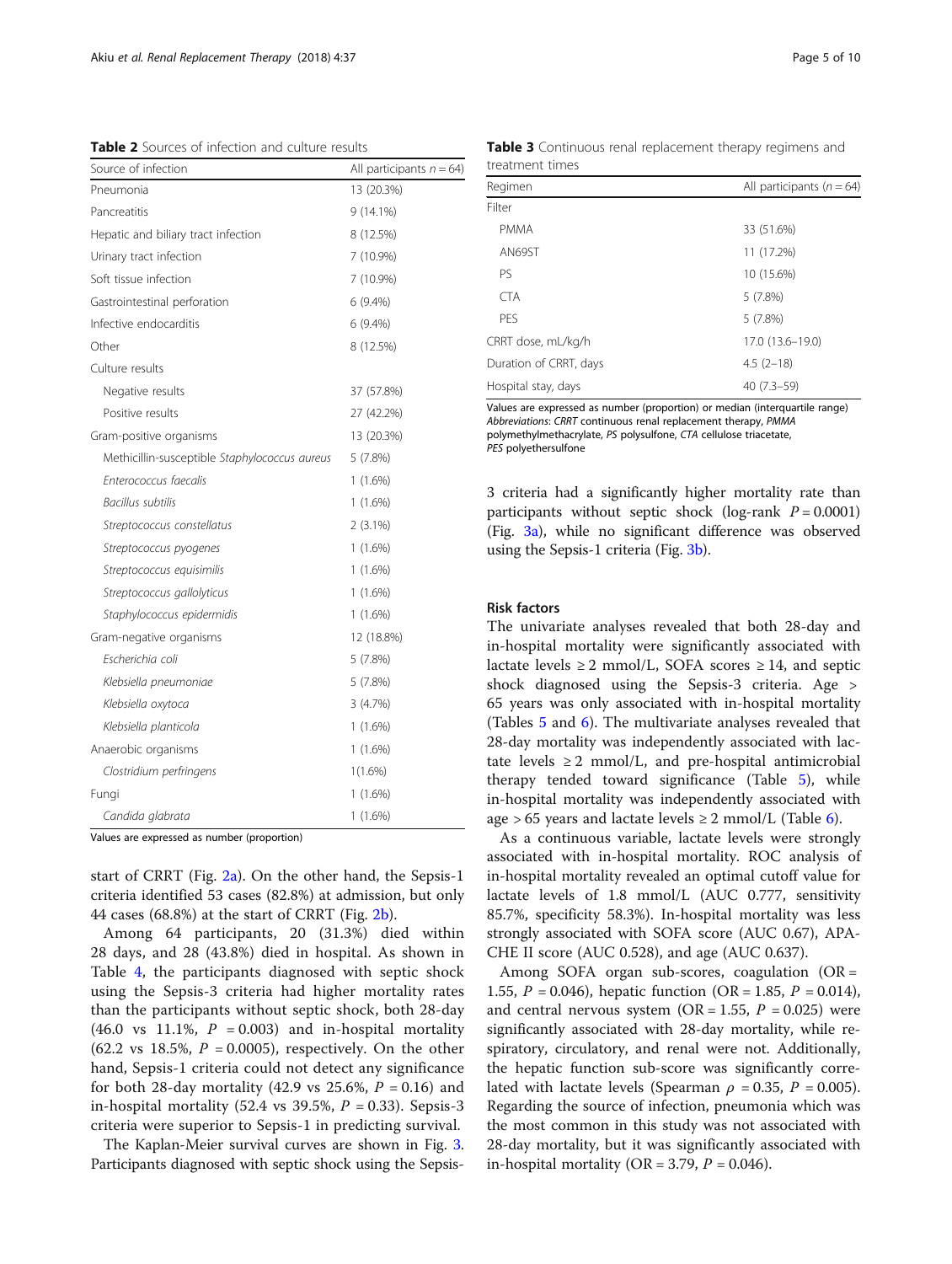<span id="page-5-0"></span>

We did not detect any association between outcomes and regimen of CRRT, polymyxin B-immobilized fiber column direct hemoperfusion (PMX-DHP) combination, or general risk factors (e.g., AKI, serum creatinine levels, and comorbidities).

# Discussion

The present study evaluated the usefulness of Sepsis-3 for predicting mortality among patients with primary infections who required CRRT. Mortality was associated with higher lactate levels, SOFA scores, and a septic shock diagnosis of Sepsis-3 criteria (lactate level ≥ 2 mmol/L). Diagnosis with Sepsis-3 criteria is very accurate to discriminate septic shock from sepsis and is better for predicting survival than diagnosis with Sepsis-

1 criteria. In the present study, lactate levels were the most critical risk factor for the participants. Lactate levels are known to reflect the condition of critically ill patients, and their prognostic value had been identified in previous studies of patients with sepsis [[25](#page-9-0)–[27](#page-9-0)], and patients who required CRRT [[28](#page-9-0), [29](#page-9-0)]. Our results support those findings.

According to Sepsis-3, sepsis is defined as a "life-threatening organ dysfunction caused by a dysregulated host response to infection" [[19\]](#page-9-0), and the participants of this study were in severe condition, requiring CRRT. As expected, using the Sepsis-3 criteria, all participants were diagnosed with sepsis based on their SOFA score at the start of CRRT. However, the qSOFA score at admission only identified 42.2% of these cases, and it was not

Table 4 Outcomes according to different criteria

|                       | Αll<br>participants | Sepsis-3     |                      |              | Sepsis-1             |  |
|-----------------------|---------------------|--------------|----------------------|--------------|----------------------|--|
|                       |                     | Septic shock | Without septic shock | Septic shock | Without septic shock |  |
| N                     | 64                  | 37           | 27                   |              | 43                   |  |
| 28-day mortality      | 20 (31.3%)          | 17 (46.0%)   | $3(11.1\%)$          | 9 (42.9%)    | 11 (25.6%)           |  |
| In-hospital mortality | 28 (43.8%)          | 23 (62.2%)   | 5 (18.5%)            | 11 (52.4%)   | 17 (39.5%)           |  |

Values are expressed as number (proportion)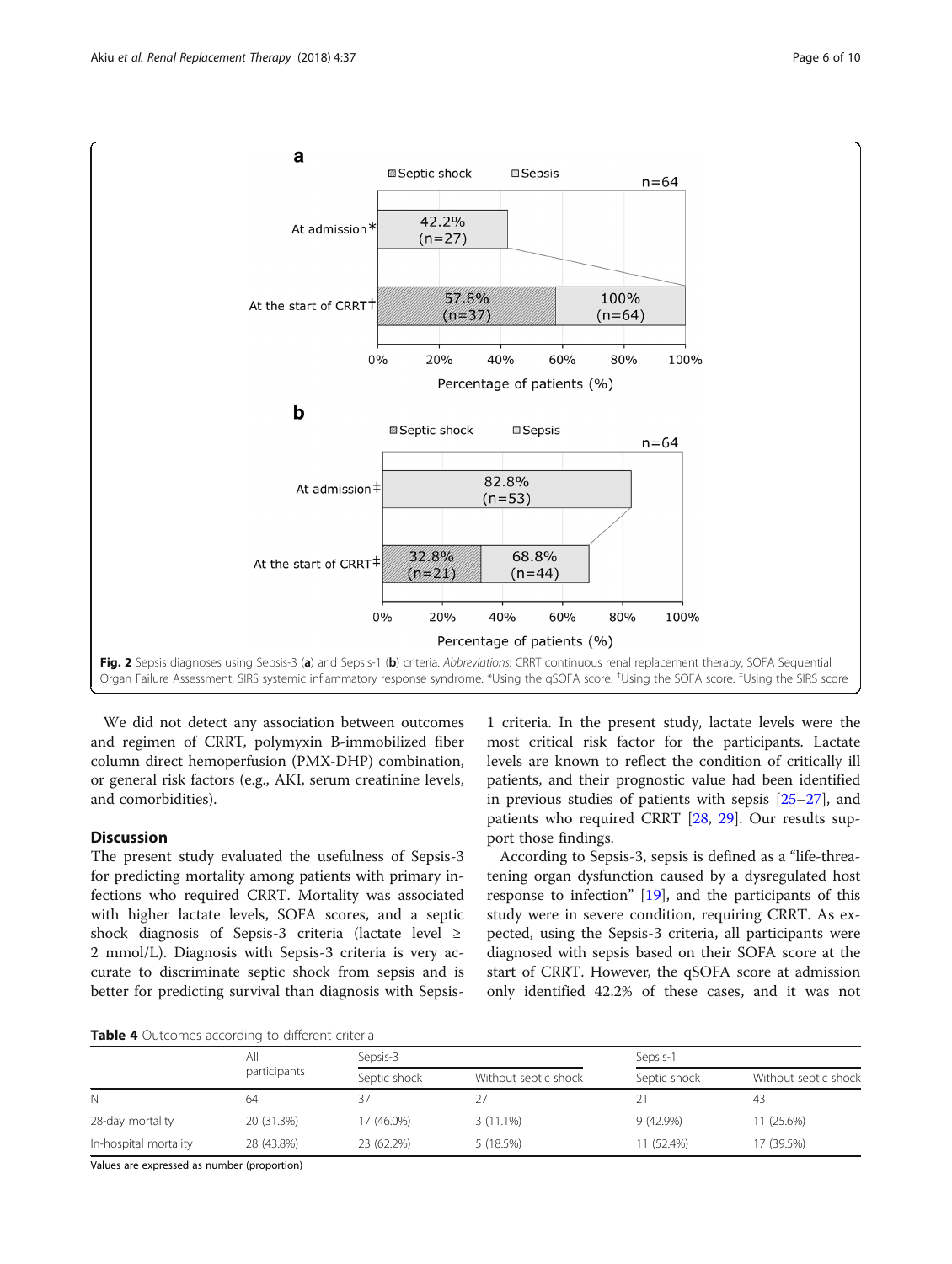<span id="page-6-0"></span>

associated with mortality rates. Therefore, the clinical course of patients should be carefully followed even if qSOFA is low, and it may be appropriate to use the SOFA score to evaluate a patient's condition from an early stage. In contrast, Sepsis-1 criteria (using SIRS scores) identified sepsis in 53 patients (82.8%) at admission and in only 44 patients (68.8%) at the start of CRRT (Fig. [2](#page-5-0)). Thus, 9 patients experienced a reduction in their SIRS score to < 2 between admission and starting CRRT, although their outcomes were similar to participants with higher SIRS scores. It revealed that SIRS scores had the limitation on evaluating and predicting outcomes for patients in the ICU, as they do not consider the effects of interventions, such as respirator and vasopressor treatment.

With regard to the influence of each organ dysfunction on the outcome, our statistical analysis revealed that AKI was not associated with mortality. In addition, SOFA organ sub-scores of respiratory, circulatory, and renal were not significantly associated with mortality. The reason for this may be that organ injury of these systems could be treated with advanced strategies for mechanical ventilation, vasopressor, and CRRT. We think that hepatic dysfunction may be particularly important in SOFA organ sub-scores because the liver plays a crucial role to lactate metabolism. In fact, in this study, the hepatic function sub-score was significantly correlated with a lactate level which had a major influence on mortality.

About the time of CRRT initiation, it is controversial whether early initiation of CRRT improve survival outcome or not [\[11](#page-9-0), [12](#page-9-0), [16,](#page-9-0) [30\]](#page-9-0). Although CRRT can correct uremic status and acid-base balance, survival may depend on the control of systemic lactate production in septic shock. The median serum creatinine level at the start of CRRT was 2.78 mg/dL in this study, and 26.6% of the participants did not meet definition of AKI by serum creatinine levels. In other words, there were some patients treated with CRRT by "non-renal indication" in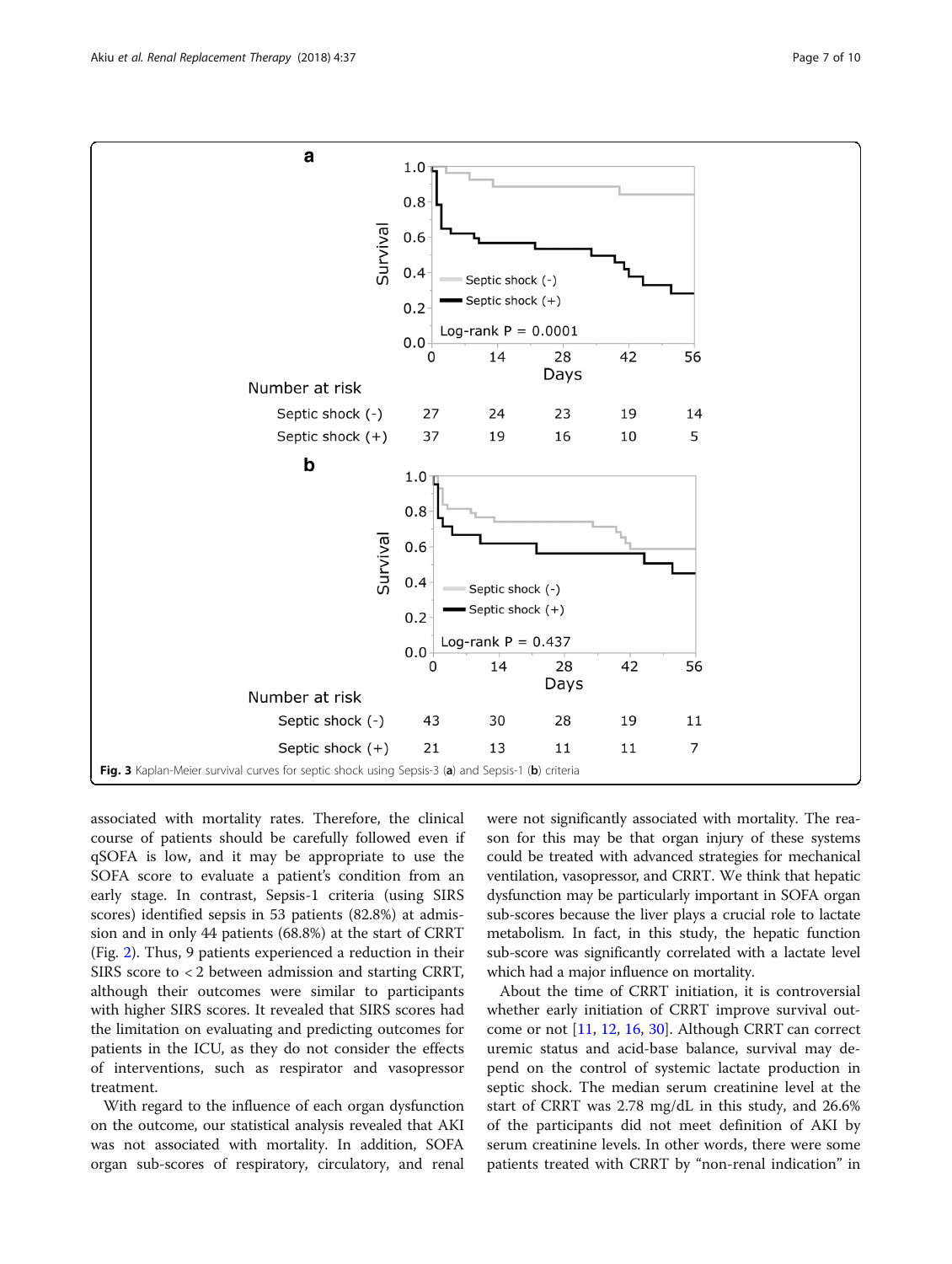<span id="page-7-0"></span>Table 5 Relative risk of 28-day mortality using univariate and multivariate logistic regression models

| Variable                           | 28-day mortality    |           |                       |           |  |
|------------------------------------|---------------------|-----------|-----------------------|-----------|--|
|                                    | Univariate analysis |           | Multivariate analysis |           |  |
|                                    | Odds ratio (95% CI) | $P$ value | Odds ratio (95% CI)   | $P$ value |  |
| Age $\geq 65$ years                | $2.80(0.91 - 8.63)$ | 0.1       | 2.61 (0.77-9.80)      | 0.12      |  |
| Male sex                           | $0.98(0.31 - 3.11)$ |           |                       |           |  |
| Hypertension                       | $1.70(0.57 - 5.06)$ | 0.42      |                       |           |  |
| <b>Diabetes</b>                    | $0.30(0.06 - 1.47)$ | 0.19      |                       |           |  |
| Smoking                            | 2.68 (0.89-8.04)    | 0.1       |                       |           |  |
| Alcoholism                         | $0.28(0.03 - 2.43)$ | 0.41      |                       |           |  |
| Positive cultures                  | $0.65(0.22 - 1.93)$ | 0.59      |                       |           |  |
| Pre-hospital antimicrobial therapy | $2.22(0.75 - 6.65)$ | 0.18      | $3.10(0.92 - 11.7)$   | 0.068     |  |
| Operation before starting CRRT     | $0.79(0.24 - 2.64)$ | 0.77      |                       |           |  |
| PMX-DHP combination                | 1.78 (0.58-5.41)    | 0.39      |                       |           |  |
| AKI at the start of CRRT           | $0.55(0.17 - 1.74)$ | 0.37      |                       |           |  |
| Lactate $\geq$ 2 mmol/L            | $6.80(1.74 - 26.6)$ | $0.003*$  | 8.16 (2.12-42.8)      | $0.0015*$ |  |
| Mean blood pressure $\leq 65$ mmHg | 2.38 (0.80-7.09)    | 0.16      |                       |           |  |
| Use of catecholamine               | 1.33 (0.37-4.85)    | 0.76      |                       |           |  |
| SOFA score $\geq$ 14               | $6.33(1.85 - 21.6)$ | $0.0039*$ |                       |           |  |
| APACHE II score $\geq$ 36          | $3.18(1.01 - 10.0)$ | 0.07      |                       |           |  |
| Septic shock (Sepsis-3)            | $6.80(1.74 - 26.6)$ | $0.003*$  |                       |           |  |
| Septic shock (Sepsis-1)            | 2.18 (0.72-6.57)    | 0.25      |                       |           |  |

Values are expressed as median (interquartile range)

The covariates in the multivariable-adjusted models were age ≥ 65 years, pre-hospital antimicrobial therapy, and lactate ≥ 2 mmol/L

Abbreviations: CI confidence interval, CRRT continuous renal replacement therapy, PMX-DHP polymyxin B-immobilized fiber column direct hemoperfusion, AKI acute kidney injury, SOFA Sequential Organ Failure Assessment, APACHE Acute Physiology and Chronic Health Evaluation

 $*P < 0.05$ 

this study, and they must have acidemia and/or high lactate levels because the medians (interquartile range) of pH and lactate were 7.35 (7.29–7.40) and 2.25 (1.22– 4.01), respectively (Table [1\)](#page-3-0). It is speculated that the initiation of CRRT was decided not only to supplement renal function but also to treat the critical multiple organ disorders associated with serious lactate retention. This is also suggested by the fact that the attending physicians tended to choose the hemofilter, which had the absorption characteristics.

This study also focused on the infection characteristics and the prognosis of the patients with communityacquired sepsis who required CRRT. Among various infectious diseases, pneumonia can easily cause hypoxia, and the hypoxia of multiple organs leads to serious lactate retention. This may be the reason why pneumonia was the most common source of infection in our study and the associated mortality was high among patients who required CRRT for community-acquired sepsis. Interestingly, positive culture results were not associated with mortality, while pre-hospital antimicrobial therapy had a clear trend as a risk factor for 28-day mortality. This result may reflect the fact that these patients started CRRT relatively late after the onset of

their infection. Unfortunately, the present study was not able to accurately identify the timing of onset or pre-hospital course of the infection, so we cannot definitively comment on those relationships.

The present study had several limitations. First, because this was a single-center retrospective study, we only investigated a small number of patients with community-acquired sepsis who required CRRT and did not consider all patients with sepsis at our center. In order to simply compare Sepsis-1 and Sepsis-3 for diagnosis ability of sepsis, we need to extend the target population. Second, our findings may be biased because of the absence of standardized requirements for determining the time of CRRT initiation. Third, we did not measure cytokines or biomarkers relevant to sepsis cases, so we were unable to comment on underlying biology that might affect findings. Even if the sample size is small, we believe that the present study provides useful data for the following two reasons. Only a few studies have considered the Sepsis-3 criteria for diagnosing sepsis among patients who require CRRT, and the baseline data includes relatively uniform and detailed infectious characteristics because our cohort consists of a single-center community-acquired sepsis without in-hospital onset.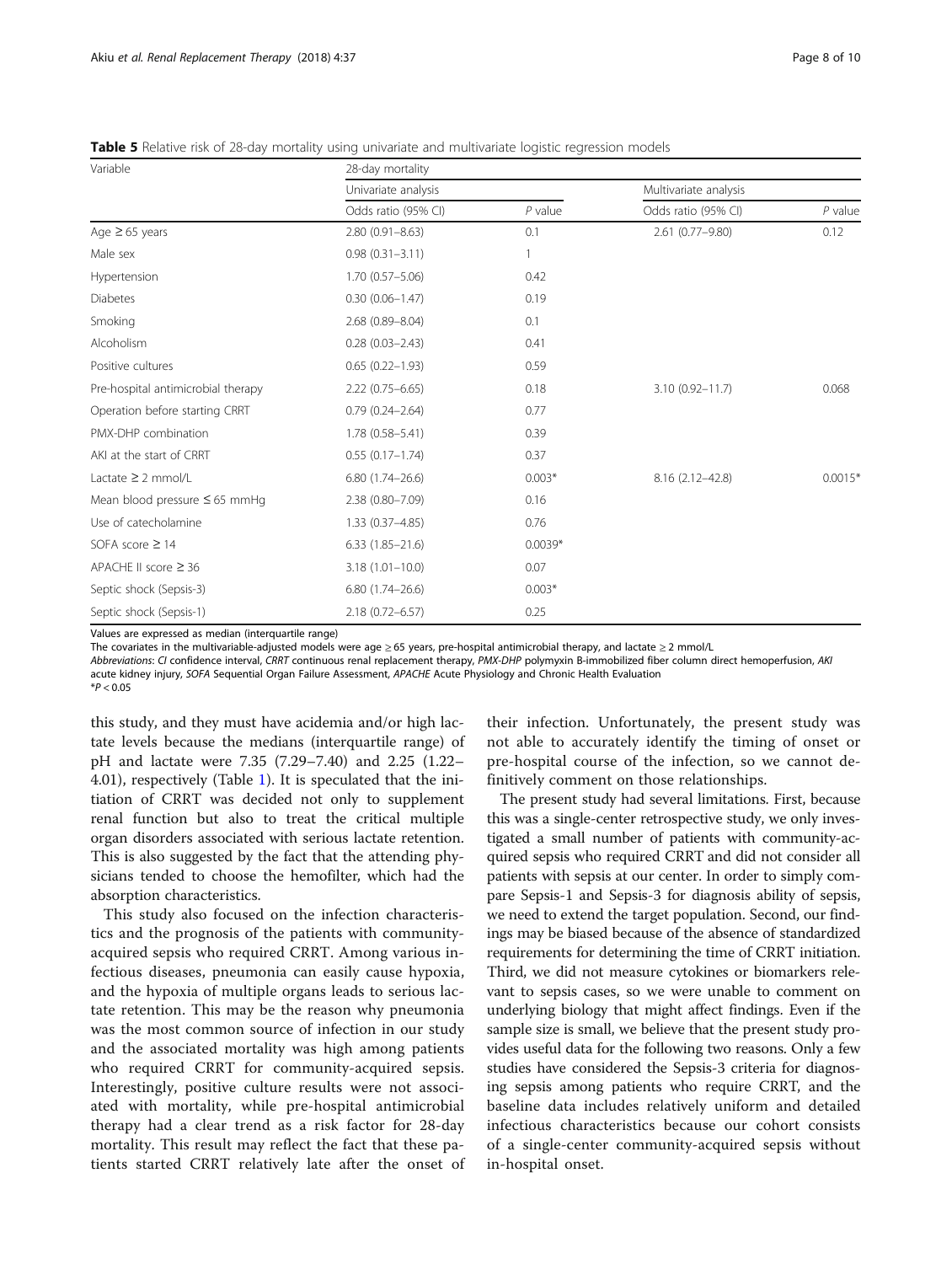<span id="page-8-0"></span>Table 6 Relative risk of in-hospital mortality using univariate and multivariate logistic regression models

| Variable                           | In-hospital mortality  |           |                       |           |  |
|------------------------------------|------------------------|-----------|-----------------------|-----------|--|
|                                    | Univariate analysis    |           | Multivariate analysis |           |  |
|                                    | Odds ratio (95% CI)    | $P$ value | Odds ratio (95% CI)   | $P$ value |  |
| Age $\geq 65$ years                | $3.93(1.36 - 11.3)$    | $0.012*$  | $3.96(1.22 - 14.3)$   | $0.021*$  |  |
| Male sex                           | $0.60(0.20 - 1.77)$    | 0.41      |                       |           |  |
| Hypertension                       | $1.38(0.51 - 3.77)$    | 0.61      |                       |           |  |
| <b>Diabetes</b>                    | $0.27(0.07 - 1.10)$    | 0.07      |                       |           |  |
| Smoking                            | $1.44(0.53 - 3.89)$    | 0.61      |                       |           |  |
| Alcoholism                         | $0.38(0.07 - 2.07)$    | 0.45      |                       |           |  |
| Positive cultures                  | $0.47(0.17 - 1.32)$    | 0.2       |                       |           |  |
| Pre-hospital antimicrobial therapy | $1.93(0.71 - 5.27)$    | 0.22      | $2.81(0.85 - 10.6)$   | 0.093     |  |
| Operation before starting CRRT     | $0.76(0.25 - 2.30)$    | 0.78      |                       |           |  |
| PMX-DHP combination                | $1.44(0.50 - 4.18)$    | 0.59      |                       |           |  |
| AKI at the start of CRRT           | $0.43(0.14 - 1.35)$    | 0.16      |                       |           |  |
| Lactate $\geq$ 2 mmol/L            | 7.23 (2.23-23.4)       | $0.0008*$ | $9.10(2.60 - 39.6)$   | $0.0003*$ |  |
| Mean blood pressure $\leq 65$ mmHq | $1.29(0.46 - 3.62)$    | 0.79      |                       |           |  |
| Use of catecholamine               | $0.86$ $(0.27 - 2.74)$ | 1         |                       |           |  |
| SOFA score $\geq$ 14               | $6.00(1.67 - 21.6)$    | $0.0075*$ |                       |           |  |
| APACHE II score $\geq$ 36          | $1.94(0.65 - 5.85)$    | 0.27      |                       |           |  |
| Septic shock (Sepsis-3)            | 7.23 (2.23-23.4)       | $0.0008*$ |                       |           |  |
| Septic shock (Sepsis-1)            | 1.68 (0.59-4.82)       | 0.42      |                       |           |  |

Values are expressed as median (interquartile range)

The covariates in the multivariable-adjusted models were age ≥ 65 years, pre-hospital antimicrobial therapy, and lactate ≥ 2 mmol/L

Abbreviations: CI confidence interval, CRRT continuous renal replacement therapy, PMX-DHP polymyxin B-immobilized fiber column direct hemoperfusion, AKI acute kidney injury, SOFA Sequential Organ Failure Assessment, APACHE Acute Physiology and Chronic Health Evaluation \*P < 0.05

Considering the recent Japanese sepsis registry [[31](#page-9-0)], which was successful in evaluating standard quality of care and mortality based on the international Surviving Sepsis Campaign guidelines, a similar prospective study of patients who required CRRT must be needed. Further research is required to validate our findings and to conduct a multicenter registry system considering the Sepsis-3 criteria for diagnosing sepsis among patients who required CRRT.

# Conclusions

The experience at our center suggests that SOFA scores and lactate levels are strongly associated with mortality and that diagnosing septic shock with Sepsis-3 criteria is critical for predicting outcomes for patients who required CRRT for community-acquired sepsis. We concluded that in this population, Sepsis-3 criteria discriminated septic shock from sepsis very well, and it predicted outcomes, especially survival, more accurately than the previous criteria.

#### Abbreviations

AKI: Acute kidney injury; APACHE: Acute Physiology and Chronic Health Evaluation; AUC: Areas under the curve; CI: Confidence interval; CPA: Cardiopulmonary arrest; CRRT: Continuous renal replacement therapy; CTA: Cellulose triacetate; ED: Emergency department;

ICU: Intensive care unit; KDIGO: The Kidney Disease Improving Global Outcomes; OR: Odds ratio; PES: Polyethersulfone; PMMA: Polymethylmethacrylate; PMX-DHP: Polymyxin B-immobilized fiber column direct hemoperfusion; PS: Polysulfone; qSOFA: Quick SOFA; ROC: Receiver operating characteristic; Sepsis-3: The Third Consensus Definitions of Sepsis and Septic Shock; SIRS: The systemic inflammatory response syndrome; SOFA: The Sequential Organ Failure Assessment

#### Acknowledgements

The authors thank all the nursing and medical staff (dialysis unit, ICU, and ED) for their patience and cooperation.

#### Availability of data and materials

All data generated or analyzed during this study are included in this published article and its supplementary information files.

#### Authors' contributions

MA collected and analyzed the data and wrote the manuscript. TY designed the study and helped to write the manuscript. MM, KW, EF, MN, HS, and SI helped to write the manuscript. All authors read and approved the final manuscript.

#### Ethics approval and consent to participate

The study protocol was approved by the Ethics Committee of the Tohoku University Graduate School of Medicine (2016-1-008).

#### Consent for publication

Not applicable.

#### Competing interests

The authors declare that they have no competing interests.